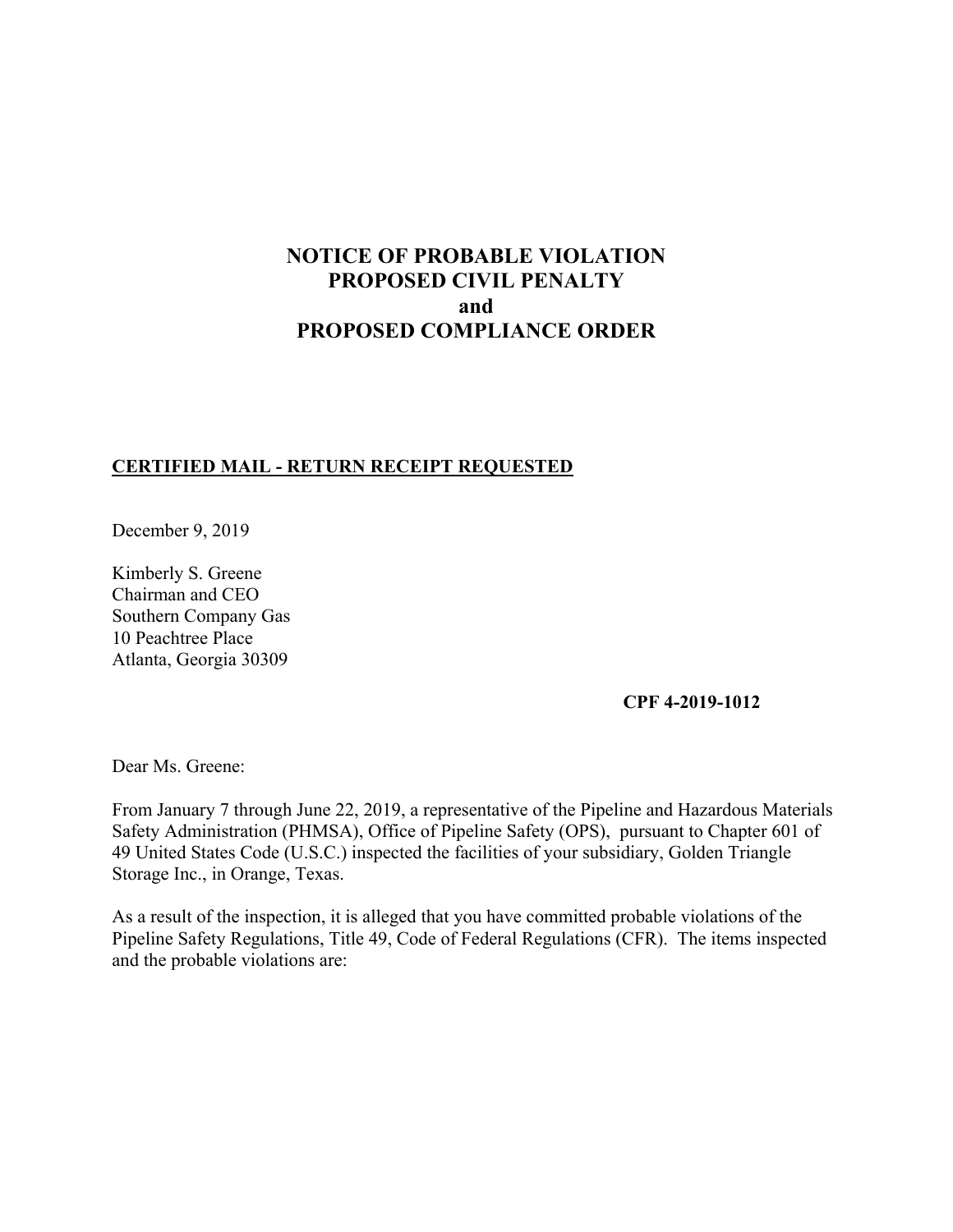## **1. § 192.614 Damage prevention program.**

**(a) Except as provided in paragraphs (d) and (e) of this section, each operator of a buried pipeline must carry out, in accordance with this section a written program to prevent damage to that pipeline from excavation activities. For the purpose of this section, the term "excavation activities" includes excavation, blasting, boring, tunneling, backfilling, the removal of aboveground structures by either explosive or mechanical means, and other earth moving operations.** 

**(c) The damage prevention program required by paragraph (a) of this section must, at a minimum:** 

**(4) If the operator has buried pipelines in the area of excavation activity, provide for actual notification of persons who give notice of their intent to excavate of the type of temporary marking to be provided and how to identify the markings.** 

Golden Triangle Storage, Inc. (GTS) failed to follow three provisions of its written Damage Prevention Plan (DPP). GTS failed to follow section 3.3.1(D) of the DPP, which requires the GTS mark its pipeline within two working days (48 hours) after receiving a pipeline locate request. GTS's received two pipeline locate tickets, numberd 1882417960 and 1882418774, on November 20, 2018, for work intended to commence on November 26, 2018. GTS was required by its procedures to mark its pipeline no later than Nevember 22, however, GTS did not mark its pipeline until November 27, 2018.

GTS failed to follow sections 3.15.5(6) and 3.2.2 (c) of its written DPP by failing to provide a positive response on the status of requested pipeline locate tickets. Ticket numbers 1885505008, 1880846697, 1880846658, and 1950152951 do not show or indicate that any positive response on the status of pipeline locate requests were sent to either the One Call Center or the party requesting the marking of the pipelines in the area of the planned excavation activity.

GTS also failed to follow its written DPP section 3.2.2 (e) which requires that appropriate records be maintained if a notice is requested and completed. All the records provided during the PHMSA inspection were incomplete, with missing dates when they were marked/cleared, descriptions of what activities were carried out to close the tickets, and no indication of whether any positive responses were sent.

### **2. § 192.616 Public Awareness**

**(c) The operator must follow the general program recommendations, including baseline and supplemental requirements of API RP 1162, unless the operator provides justification in its program or procedural manual as to why compliance with all or certain provisions of the recommended practice is not practicable and not necessary for safety.** 

GTS failed to follow the general program recommendations of API RP 1162 as required by § 192.616(c) by failing to conduct a program effectiveness evaluation incoporated into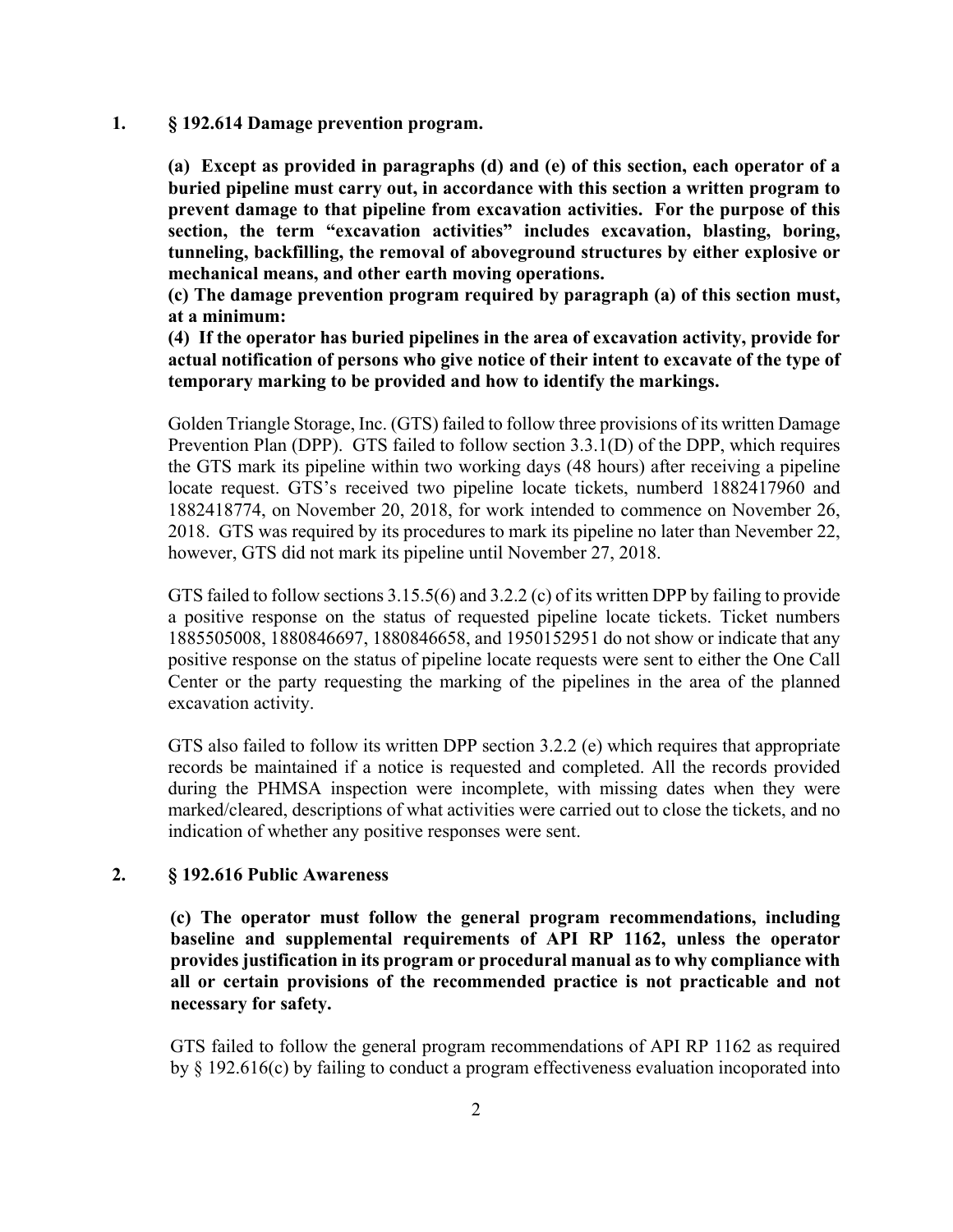GTS's Public Awareness Plan (PAP). Section 2.5 GTS's PAP requires that the effectiveness review found in Section 8 of API RP 1162 be carried out every 4 years. At the time of the inspection, GTS had conducted an effectiveness review in June 18, 2014, and the subsequent effectiveness review was completed on July 10, 2019. GTS therefore conducted the review 13 months beyond the four year interval prescribed in its written procedures.

#### Proposed Civil Penalty

Under 49 U.S.C. § 60122 and 49 CFR § 190.223, you are subject to a civil penalty not to exceed \$218,647 per violation per day the violation persists, up to a maximum of \$2,186,465 for a related series of violations. For violation occurring on or after November 27, 2018 and before July 31, 2019, the maximum penalty may not exceed \$213,268 per violation per day, with a maximum penalty not to exceed \$2,132,679. For violation occurring on or after November 2, 2015 and before November 27, 2018, the maximum penalty may not exceed \$209,002 per violation per day, with a maximum penalty not to exceed \$2,090,022. For violations occurring prior to November 2, 2015, the maximum penalty may not exceed \$200,000 per violation per day, with a maximum penalty not to exceed \$2,000,000 for a related series of violations. The Compliance Officer has reviewed the circumstances and supporting documentation involved for the above probable violations and has recommended that you be preliminarily assessed a civil penalty of \$19,000 as follows:

| Item number | <b>PENALTY</b> |
|-------------|----------------|
|             | \$19,000       |

#### Proposed Compliance Order

With respect to Item 1, pursuant to 49 U.S.C. § 60118, the Pipeline and Hazardous Materials Safety Administration proposes to issue a Compliance Order to GTS. Please refer to the *Proposed Compliance Order*, which is enclosed and made a part of this Notice.

#### Response to this Notice

Enclosed as part of this Notice is a document entitled *Response Options for Pipeline Operators in Enforcement Proceedings*. Please refer to this document and note the response options. All material submit in response to this enforcement action may be made publicly available. If you believe that any portion of your responsive material qualifies for confidential treatment under 5 U.S.C. 552(b), along with the complete original document you must provide a second copy of the document with the portions you believe qualify for confidential treatment redacted and an explanation of why you believe the redacted information qualifies for confidential treatment under 5 U.S.C. 552(b).

Following the receipt of this Notice, you have 30 days to submit written comments, or request a hearing under 49 CFR § 190.211. If you do not respond within 30 days of receipt of this Notice, this constitutes a waiver of your right to contest the allegations in this Notice and authorizes the Associate Administrator for Pipeline Safety to find facts as alleged in this Notice without further notice to you and to issue a Final Order. If you are responding to this Notice, we propose that you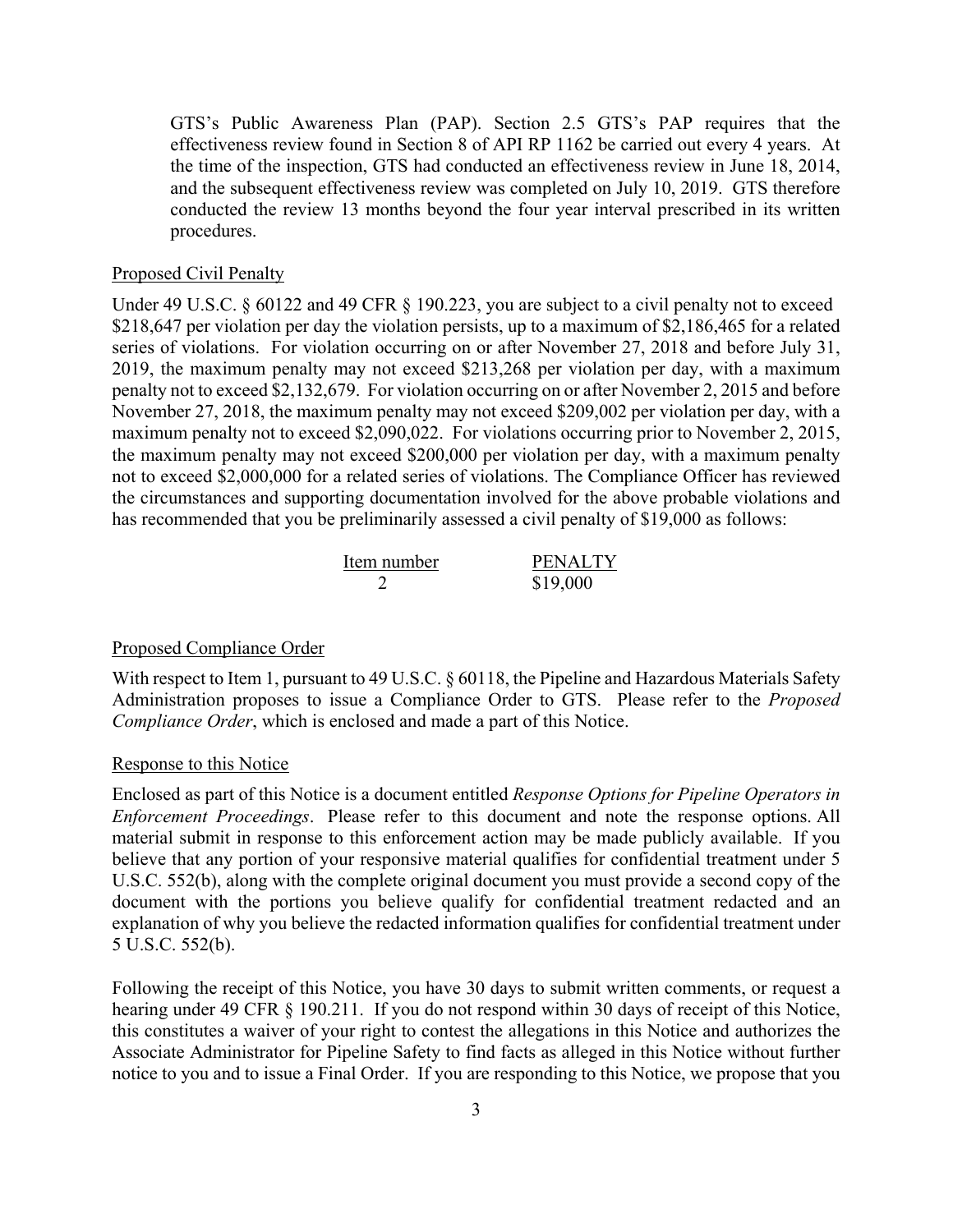submit your correspondence to my office within 30 days from the receipt of this Notice. This period may be extended by written request for good cause.

In your correspondence on this matter, please refer to **CPF 4-2019-1012** and, for each document you submit, please provide a copy in electronic format whenever possible.

Sincerely,

Mary L. McDaniel, P.E. Director, Southwest Region Pipeline and Hazardous Materials Safety Administration

cc: Stephen L. Wassel, P.E., Vice President Storage and Peaking Operations, Golden Triangle Storage, Inc., 10 Peachtree Place, Atlanta, Georgia 30309

 Enclosure: *Response Options for Pipeline Operators in Enforcement Proceedings*